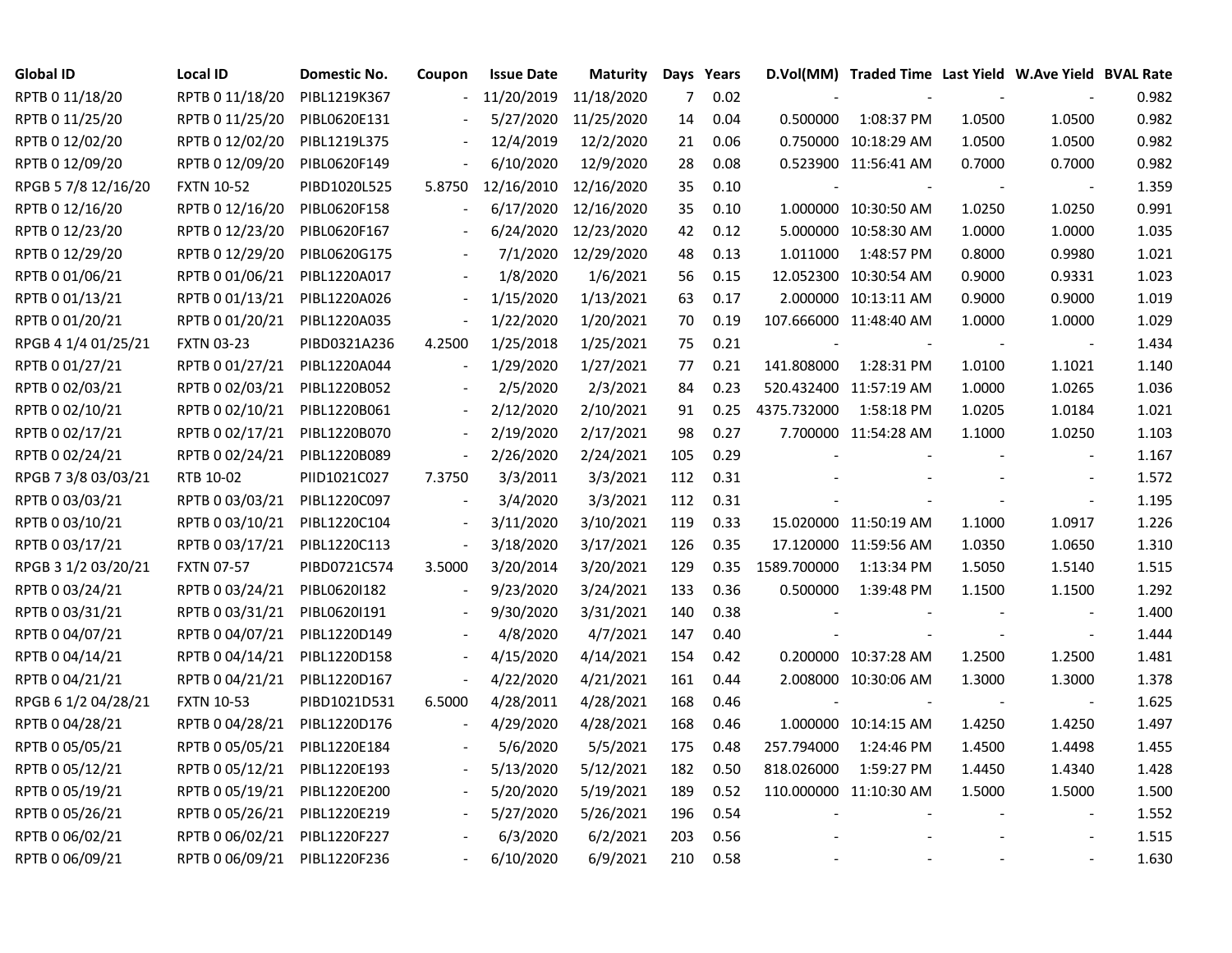| <b>Global ID</b>     | Local ID                     | Domestic No. | Coupon         | <b>Issue Date</b>     | <b>Maturity</b> |     | Days Years |            | D.Vol(MM) Traded Time Last Yield W.Ave Yield BVAL Rate |        |                          |       |
|----------------------|------------------------------|--------------|----------------|-----------------------|-----------------|-----|------------|------------|--------------------------------------------------------|--------|--------------------------|-------|
| RPGB 4 7/8 06/13/21  | RTB 03-09                    | PIID0321F092 | 4.8750         | 6/13/2018             | 6/13/2021       | 214 | 0.59       | 21.200000  | 1:57:41 PM                                             | 1.6250 | 1.6444                   | 1.675 |
| RPTB 0 06/16/21      | RPTB 0 06/16/21              | PIBL1220F245 |                | 6/17/2020             | 6/16/2021       | 217 | 0.59       |            |                                                        |        | $\overline{\phantom{a}}$ | 1.539 |
| RPTB 0 06/23/21      | RPTB 0 06/23/21              | PIBL1220F254 |                | 6/24/2020             | 6/23/2021       | 224 | 0.61       |            | 2.000000 10:10:33 AM                                   | 1.5500 | 1.5500                   | 1.575 |
| RPTB 0 06/30/21      | RPTB 0 06/30/21              | PIBL1220G262 |                | 7/1/2020              | 6/30/2021       | 231 | 0.63       |            | 1.505000 11:26:59 AM                                   | 1.5500 | 1.5500                   | 1.595 |
| RPTB 0 07/07/21      | RPTB 0 07/07/21              | PIBL1220G271 |                | 7/8/2020              | 7/7/2021        | 238 | 0.65       |            |                                                        |        | $\overline{\phantom{a}}$ | 1.584 |
| RPTB 0 07/14/21      | RPTB 0 07/14/21              | PIBL1220G280 | $\blacksquare$ | 7/15/2020             | 7/14/2021       | 245 | 0.67       |            |                                                        |        | $\sim$                   | 1.594 |
| RPTB 0 07/21/21      | RPTB 0 07/21/21              | PIBL1220G299 | $\blacksquare$ | 7/22/2020             | 7/21/2021       | 252 | 0.69       |            |                                                        |        |                          | 1.607 |
| RPTB 0 07/28/21      | RPTB 0 07/28/21              | PIBL1220G306 |                | 7/29/2020             | 7/28/2021       | 259 | 0.71       |            | 2.000000 10:14:16 AM                                   | 1.6000 | 1.6000                   | 1.622 |
| RPTB 0 08/04/21      | RPTB 0 08/04/21              | PIBL1220H314 |                | 8/5/2020              | 8/4/2021        | 266 | 0.73       |            |                                                        |        | $\sim$                   | 1.665 |
| RPTB 0 08/11/21      | RPTB 0 08/11/21              | PIBL1220H323 |                | 8/12/2020             | 8/11/2021       | 273 | 0.75       |            |                                                        |        | $\overline{\phantom{a}}$ | 1.669 |
| RPTB 0 08/18/21      | RPTB 0 08/18/21 PIBL1220H332 |              |                | 8/19/2020             | 8/18/2021       | 280 | 0.77       | 3.030000   | 1:39:21 PM                                             | 1.7300 | 1.7300                   | 1.706 |
| RPTB 0 08/25/21      | RPTB 0 08/25/21              | PIBL1220H341 |                | 8/26/2020             | 8/25/2021       | 287 | 0.79       |            |                                                        |        | $\overline{\phantom{a}}$ | 1.667 |
| RPTB 0 09/01/21      | RPTB 0 09/01/21              | PIBL12201359 |                | 9/2/2020              | 9/1/2021        | 294 | 0.81       |            |                                                        |        | $\overline{\phantom{a}}$ | 1.680 |
| RPTB 0 09/08/21      | RPTB 0 09/08/21              | PIBL12201368 |                | 9/9/2020              | 9/8/2021        | 301 | 0.82       | 5.053750   | 9:56:48 AM                                             | 1.7200 | 1.7200                   | 1.690 |
| RPTB 0 09/22/21      | RPTB 0 09/22/21              | PIBL1220I386 |                | 9/23/2020             | 9/22/2021       | 315 | 0.86       | 150.000000 |                                                        |        |                          | 1.740 |
| RPTB 0 09/29/21      | RPTB 0 09/29/21              | PIBL1220I395 |                | 9/30/2020             | 9/29/2021       | 322 | 0.88       | 80.000000  |                                                        |        | $\sim$                   | 1.740 |
| RPTB 0 10/06/21      | RPTB 0 10/06/21              | PIBL1220J401 |                | 10/7/2020             | 10/6/2021       | 329 | 0.90       | 0.500000   | 1:52:22 PM                                             | 1.7600 | 1.7600                   | 1.685 |
| RPTB 0 10/13/21      | RPTB 0 10/13/21              | PIBL1220J410 |                | 10/14/2020            | 10/13/2021      | 336 | 0.92       |            |                                                        |        | $\overline{\phantom{a}}$ | 1.754 |
| RPGB 5 3/4 10/20/21  | RTB 10-03                    | PIID1021J039 | 5.7500         | 10/20/2011            | 10/20/2021      | 343 | 0.94       |            |                                                        |        | $\blacksquare$           | 1.769 |
| RPTB 0 10/20/21      | RPTB 0 10/20/21              | PIBL1220J429 |                | 10/21/2020            | 10/20/2021      | 343 | 0.94       | 15.908000  | 1:07:58 PM                                             | 1.7000 | 1.7000                   | 1.744 |
| RPTB 0 10/27/21      | RPTB 0 10/27/21              | PIBL1220J438 |                | 10/28/2020            | 10/27/2021      | 350 | 0.96       | 2.620000   | 9:35:19 AM                                             | 1.7250 | 1.7250                   | 1.750 |
| RPTB 0 11/03/21      | RPTB 0 11/03/21              | PIBL1220K445 |                | 11/4/2020             | 11/3/2021       | 357 | 0.98       |            | 315.845000 10:49:13 AM                                 | 1.7500 | 1.7445                   | 1.742 |
| RPTB 0 11/10/21      | RPTB 0 11/10/21              | PIBL1220K454 |                | 11/11/2020            | 11/10/2021      | 364 | 1.00       | 558.772000 | 1:59:52 PM                                             | 1.7355 | 1.7354                   | 1.756 |
| RPGB 5 3/4 11/24/21  | <b>FXTN 10-55</b>            | PIBD1021K551 | 5.7500         | 11/24/2011 11/24/2021 |                 | 378 | 1.04       |            |                                                        |        | $\blacksquare$           | 1.810 |
| RPGB 63/8 01/19/22   | <b>FXTN 10-54</b>            | PIBD1022G545 | 6.3750         | 7/19/2011             | 1/19/2022       | 434 | 1.19       | 11.500000  | 1:52:41 PM                                             | 1.9000 | 1.8817                   | 1.857 |
| RPGB 4 01/26/22      | <b>FXTN 05-74</b>            | PIBD0522A747 | 4.0000         | 1/26/2017             | 1/26/2022       | 441 | 1.21       | 340.380000 | 1:37:58 PM                                             | 1.8400 | 1.8417                   | 1.838 |
| RPGB 15 03/14/22     | <b>FXTN 20-02</b>            | PIBD2022C021 | 15.0000        | 3/14/2002             | 3/14/2022       | 488 | 1.34       |            |                                                        |        | $\blacksquare$           | 1.877 |
| RPGB 4 3/4 07/04/22  | <b>FXTN 03-24</b>            | PIBD0322G247 | 4.7500         | 7/4/2019              | 7/4/2022        | 600 | 1.64       |            | 17.500000 11:58:13 AM                                  | 1.9400 | 1.9411                   | 1.903 |
| RPGB 4 7/8 08/02/22  | <b>FXTN 10-56</b>            | PIBD1022H562 | 4.8750         | 8/2/2012              | 8/2/2022        | 629 | 1.72       |            |                                                        |        |                          | 1.973 |
| RPGB 4 3/4 09/13/22  | <b>FXTN 10-57</b>            | PIBD1022I570 | 4.7500         | 9/13/2012             | 9/13/2022       | 671 | 1.84       |            |                                                        |        |                          | 2.012 |
| RPGB 12 3/4 10/17/22 | <b>FXTN 20-03</b>            | PIBD2022J033 | 12.7500        | 10/17/2002            | 10/17/2022      | 705 | 1.93       |            |                                                        |        | $\blacksquare$           | 2.037 |
| RPGB 4 5/8 12/04/22  | RTB 05-11                    | PIID0522L114 | 4.6250         | 12/4/2017             | 12/4/2022       | 753 | 2.06       | 410.200000 | 1:13:53 PM                                             | 2.0250 | 2.0511                   | 2.072 |
| RPGB 4 12/06/22      | <b>FXTN 10-58</b>            | PIBD1022L585 | 4.0000         | 12/6/2012             | 12/6/2022       | 755 | 2.07       |            |                                                        |        | $\blacksquare$           | 2.073 |
| RPGB 4 3/8 02/11/23  | RTB 03-10                    | PIID0323B101 | 4.3750         | 2/11/2020             | 2/11/2023       | 822 | 2.25       | 780.100000 | 1:27:10 PM                                             | 2.0750 | 2.0795                   | 2.082 |
| RPGB 13 02/20/23     | <b>FXTN 20-04</b>            | PIBD2023B048 | 13.0000        | 2/20/2003             | 2/20/2023       | 831 | 2.28       |            |                                                        |        |                          | 2.127 |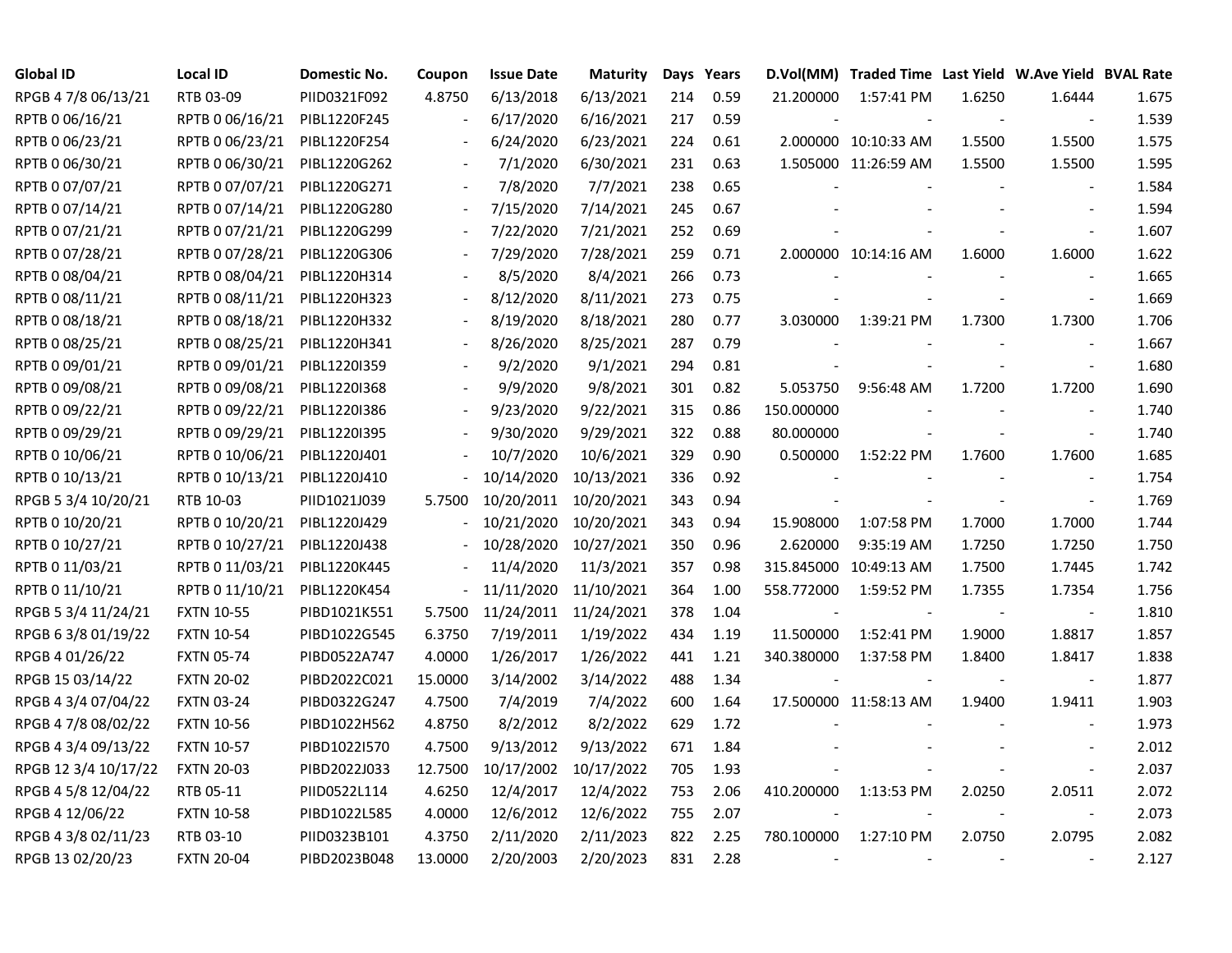| <b>Global ID</b>     | <b>Local ID</b>   | Domestic No. | Coupon  | <b>Issue Date</b> | Maturity              |     | Days Years |             | D.Vol(MM) Traded Time Last Yield W.Ave Yield BVAL Rate |        |                          |       |
|----------------------|-------------------|--------------|---------|-------------------|-----------------------|-----|------------|-------------|--------------------------------------------------------|--------|--------------------------|-------|
| RPGB 5 1/2 03/08/23  | <b>FXTN 05-75</b> | PIBD0523C752 | 5.5000  | 3/8/2018          | 3/8/2023              | 847 | 2.32       |             | 4.500000 10:26:11 AM                                   | 2.1500 | 2.1500                   | 2.160 |
| RPGB 3 1/2 04/21/23  | <b>FXTN 07-58</b> | PIBD0723D588 | 3.5000  | 4/21/2016         | 4/21/2023             | 891 | 2.44       | 10.900000   | 1:41:22 PM                                             | 2.1900 | 2.1900                   | 2.180 |
| RPGB 11 7/8 05/29/23 | <b>FXTN 20-05</b> | PIBD2023E054 | 11.8750 | 5/29/2003         | 5/29/2023             | 929 | 2.54       |             |                                                        |        | $\overline{\phantom{a}}$ | 2.196 |
| RPGB 3 1/4 08/15/23  | RTB 10-04         | PIID1023H046 | 3.2500  | 8/15/2013         | 8/15/2023 1,007       |     | 2.76       |             | 56.850000 11:22:39 AM                                  | 2.4000 | 2.3978                   | 2.399 |
| RPGB 2 3/8 09/10/23  | <b>FXTN 03-25</b> | PIBD0323I252 | 2.3750  | 9/10/2020         | 9/10/2023 1,033       |     | 2.83       | 1006.192000 | 1:49:01 PM                                             | 2.2100 | 2.2082                   | 2.214 |
| RPGB 11 3/8 10/23/23 | <b>FXTN 20-06</b> | PIBD2023J068 | 11.3750 | 10/23/2003        | 10/23/2023 1,076      |     | 2.95       |             |                                                        |        | $\blacksquare$           | 2.299 |
| RPGB 6 1/4 03/12/24  | RTB 05-12         | PIID0524C129 | 6.2500  | 3/12/2019         | 3/12/2024 1,217       |     | 3.33       | 9.850000    | 1:43:54 PM                                             | 2.2200 | 2.3855                   | 2.309 |
| RPGB 4 1/2 04/20/24  | <b>FXTN 07-59</b> | PIBD0724D595 | 4.5000  | 4/20/2017         | 4/20/2024 1,256       |     | 3.44       |             |                                                        |        | $\overline{\phantom{a}}$ | 2.410 |
| RPGB 12 3/8 06/03/24 | <b>FXTN 20-07</b> | PIBD2024F075 | 12.3750 | 6/3/2004          | 6/3/2024 1,300        |     | 3.56       |             |                                                        |        |                          | 2.444 |
| RPGB 12 7/8 08/05/24 | <b>FXTN 20-08</b> | PIBD2024H086 | 12.8750 | 8/5/2004          | 8/5/2024 1,363        |     | 3.73       |             |                                                        |        | $\overline{a}$           | 2.485 |
| RPGB 4 1/8 08/20/24  | <b>FXTN 10-59</b> | PIBD1024H595 | 4.1250  | 8/20/2014         | 8/20/2024 1,378       |     | 3.77       | 6.000000    | 1:24:20 PM                                             | 2.6250 | 2.6021                   | 2.642 |
| RPGB 4 1/4 10/17/24  | <b>FXTN 05-76</b> | PIBD0524J762 | 4.2500  | 10/17/2019        | 10/17/2024 1,436      |     | 3.93       | 6.000000    |                                                        |        | $\sim$                   | 2.453 |
| RPGB 13 3/4 11/11/24 | <b>FXTN 20-09</b> | PIBD2024K091 | 13.7500 | 11/11/2004        | 11/11/2024 1,461      |     | 4.00       |             |                                                        |        | $\overline{\phantom{a}}$ | 2.495 |
| RPGB 5 3/4 04/12/25  | <b>FXTN 07-61</b> | PIBD0725D618 | 5.7500  | 4/12/2018         | 4/12/2025 1,613       |     | 4.42       | 23.000000   | 1:21:15 PM                                             | 2.5750 | 2.6043                   | 2.562 |
| RPGB 12 1/8 04/14/25 | <b>FXTN 20-10</b> | PIBD2025D103 | 12.1250 | 4/14/2005         | 4/14/2025 1,615       |     | 4.42       |             |                                                        |        | $\overline{\phantom{a}}$ | 2.626 |
| RPGB 2 5/8 08/12/25  | RTB 05-13         | PIID0525H130 | 2.6250  | 8/12/2020         | 8/12/2025 1,735       |     | 4.75       | 3471.500000 | 1:59:58 PM                                             | 2.7700 | 2.7357                   | 2.767 |
| RPGB 3 5/8 09/09/25  | <b>FXTN 10-60</b> | PIBD1025I608 | 3.6250  | 9/9/2015          | 9/9/2025 1,763        |     | 4.83       | 2641.060000 | 1:55:31 PM                                             | 2.8600 | 2.8407                   | 2.841 |
| RPGB 12 1/8 10/20/25 | <b>FXTN 20-11</b> | PIBD2025J116 | 12.1250 | 10/20/2005        | 10/20/2025 1,804      |     | 4.94       |             |                                                        |        | $\overline{\phantom{a}}$ | 2.727 |
| RPGB 18 1/4 11/29/25 | <b>FXTN 25-01</b> | PIBD2525K015 | 18.2500 | 11/29/2000        | 11/29/2025 1,844      |     | 5.05       |             |                                                        |        | $\sim$                   | 2.739 |
| RPGB 10 1/4 01/19/26 | <b>FXTN 20-12</b> | PIBD2026A122 | 10.2500 | 1/19/2006         | 1/19/2026 1,895       |     | 5.19       |             |                                                        |        | $\blacksquare$           | 2.757 |
| RPGB 6 1/4 02/14/26  | <b>FXTN 07-62</b> | PIBD0726B627 | 6.2500  | 2/14/2019         | 2/14/2026 1,921       |     | 5.26       | 480.090000  | 1:46:19 PM                                             | 2.8700 | 2.8496                   | 2.860 |
| RPGB 3 1/2 09/20/26  | RTB 10-05         | PIID1026I057 | 3.5000  | 9/20/2016         | 9/20/2026 2,139       |     | 5.86       | 145.500000  | 1:31:04 PM                                             | 2.9700 | 2.9707                   | 2.965 |
| RPGB 6 1/4 10/20/26  | RTB 15-01         | PIID1526J019 | 6.2500  | 10/20/2011        | 10/20/2026 2,169      |     | 5.94       | 5.000000    | 1:44:22 PM                                             | 3.1000 | 3.1000                   | 2.850 |
| RPGB 8 12/07/26      | <b>FXTN 20-13</b> | PIBD2026L139 | 8.0000  | 12/7/2006         | 12/7/2026 2,217       |     | 6.07       |             |                                                        |        | $\blacksquare$           | 2.873 |
| RPGB 5 3/8 03/01/27  | RTB 15-02         | PIID1527C023 | 5.3750  | 3/1/2012          | 3/1/2027 2,301        |     | 6.30       |             |                                                        |        | $\blacksquare$           | 2.883 |
| RPGB 4 3/4 05/04/27  | <b>FXTN 10-61</b> | PIBD1027E617 | 4.7500  | 5/4/2017          | 5/4/2027 2,365        |     | 6.48       |             | 80.000000 10:24:56 AM                                  | 2.9500 | 2.9198                   | 2.905 |
| RPGB 8 5/8 09/06/27  | <b>FXTN 20-14</b> | PIBD2027I140 | 8.6250  | 9/6/2007          | 9/6/2027 2,490        |     | 6.82       |             |                                                        |        | $\sim$                   | 2.932 |
| RPGB 6 1/4 03/22/28  | <b>FXTN 10-63</b> | PIBD1028C635 | 6.2500  | 3/22/2018         | 3/22/2028 2,688       |     | 7.36       |             | 20.025000 10:06:03 AM                                  | 2.9500 | 2.9500                   | 2.954 |
| RPGB 9 1/2 12/04/28  | <b>FXTN 20-15</b> | PIBD2028L151 | 9.5000  | 12/4/2008         | 12/4/2028 2,945       |     | 8.06       |             |                                                        |        | $\overline{\phantom{a}}$ | 2.995 |
| RPGB 6 7/8 01/10/29  | <b>FXTN 10-64</b> | PIBD1029A644 | 6.8750  | 1/10/2019         | 1/10/2029 2,982       |     | 8.16       | 559.770000  | 1:49:34 PM                                             | 2.9500 | 2.9270                   | 2.929 |
| RPGB 8 3/4 05/27/30  | <b>FXTN 20-16</b> | PIBD2030E166 | 8.7500  | 5/27/2010         | 5/27/2030 3,484       |     | 9.54       |             |                                                        |        | $\blacksquare$           | 3.023 |
| RPGB 2 7/8 07/09/30  | <b>FXTN 10-65</b> | PIBD1030G655 | 2.8750  | 7/9/2020          | 7/9/2030 3,527        |     | 9.66       |             |                                                        |        | $\overline{\phantom{a}}$ | 3.003 |
| RPGB 12 1/2 07/28/30 | <b>FXTN 25-02</b> | PIBD2530G029 | 12.5000 | 7/28/2005         | 7/28/2030 3,546       |     | 9.71       |             |                                                        |        | $\blacksquare$           | 3.023 |
| RPGB 11 1/4 01/26/31 | <b>FXTN 25-03</b> | PIBD2531A032 | 11.2500 | 1/26/2006         | 1/26/2031 3,728       |     | 10.21      |             |                                                        |        | $\sim$                   | 3.032 |
| RPGB 8 07/19/31      | <b>FXTN 20-17</b> | PIBD2031G171 | 8.0000  | 7/19/2011         | 7/19/2031 3,902 10.68 |     |            | 283.420000  | 1:43:15 PM                                             | 3.0275 | 3.0119                   | 3.020 |